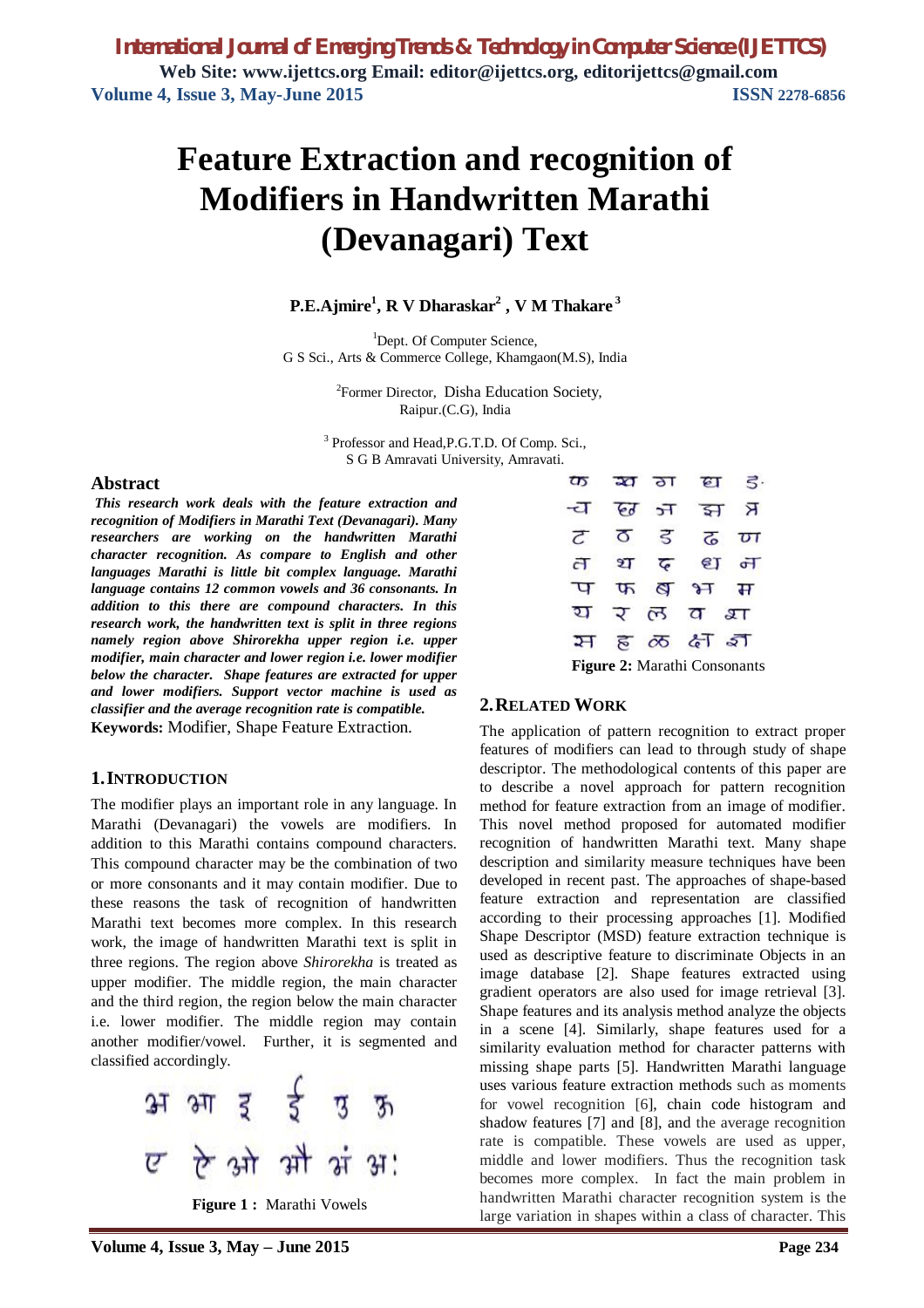variation depends from font styles, document noise, photometric effect, document skew and poor image quality. The large variation in shapes makes it difficult to determine the number of features that are convenient prior to model building. The performance of a character recognition system depends heavily on what features are being used [9].

### **3.DATABASE PREPARATION**

Standard database of handwritten Marathi (Devanagari) text is not available till today [10]. So, we have developed our own database. The database is prepared by scanning the images of Handwritten Marathi Characters with modifier, which are collected on a special designed sheet, from individuals of various age, gender and professions. Source document are scanned at 300 dpi using HP flatbed scanner and stored in JPG format.



**Figure 3** Sample handwritten Lower Modifier



**Figure 4** Sample handwritten Upper Modifier with character



**Figure 5** Sample handwritten Middle Modifier



**Figure 6** Sample handwritten Middle Modifier with Character



**Figure 7** Sample handwritten lower Modifier



**Figure 8** Sample handwritten Lower Modifier with Character

### **4.PROPOSED METHOD**

In handwritten character recognition system database design and pre-processing are important part of the system. So we make the three parts of the characters and split the modifiers in 3 regions for recognition. We can call this as a micro partition of the character to improve the recognition rate. In this proposed method each regional modifiers are recognized separately. We have performed the morphological operation skeletonization of an image of modifier because in handwritten character the width at the curvature is less as compare to the remaining part of the character/modifier.



**Fig.9** Sample Modifiers after Skeletonization

We proposed the following algorithm for the recognition of modifiers in Marathi text.

- 1. Data Acquisition
- 2. Pre-processing
- 3. Split the image in 3 regions.
- 4. Resize each region.
- 5. Extract the features for modifiers separately.
- 6. Classification.

### **5.FEATURE EXTRACTION**

Feature extraction is backbone of any recognition system. At the same time, feature selection and number of features are also important. For this recognition system we use minimum shape and statistical features. The selected features are as follows.

- 1.Area
- 2.Solidity
- 3.Perimeter
- 4.Form Factor
- 5.Eccentricity
- 6.Centroid

For the modifier '**:**', we have 12 values of the above 6 features, so we calculate mean of its corresponding values. The features are extracted before morphing and after morphing.

#### **6. EXPERIMENTAL RESULT**

Experimentation is carried out on 15 handwritten Marathi modifiers prepared as database written by writers of various age groups and qualification and of both genders. For classification SVM is used. The result of classification without morphing is given in table1and table 2.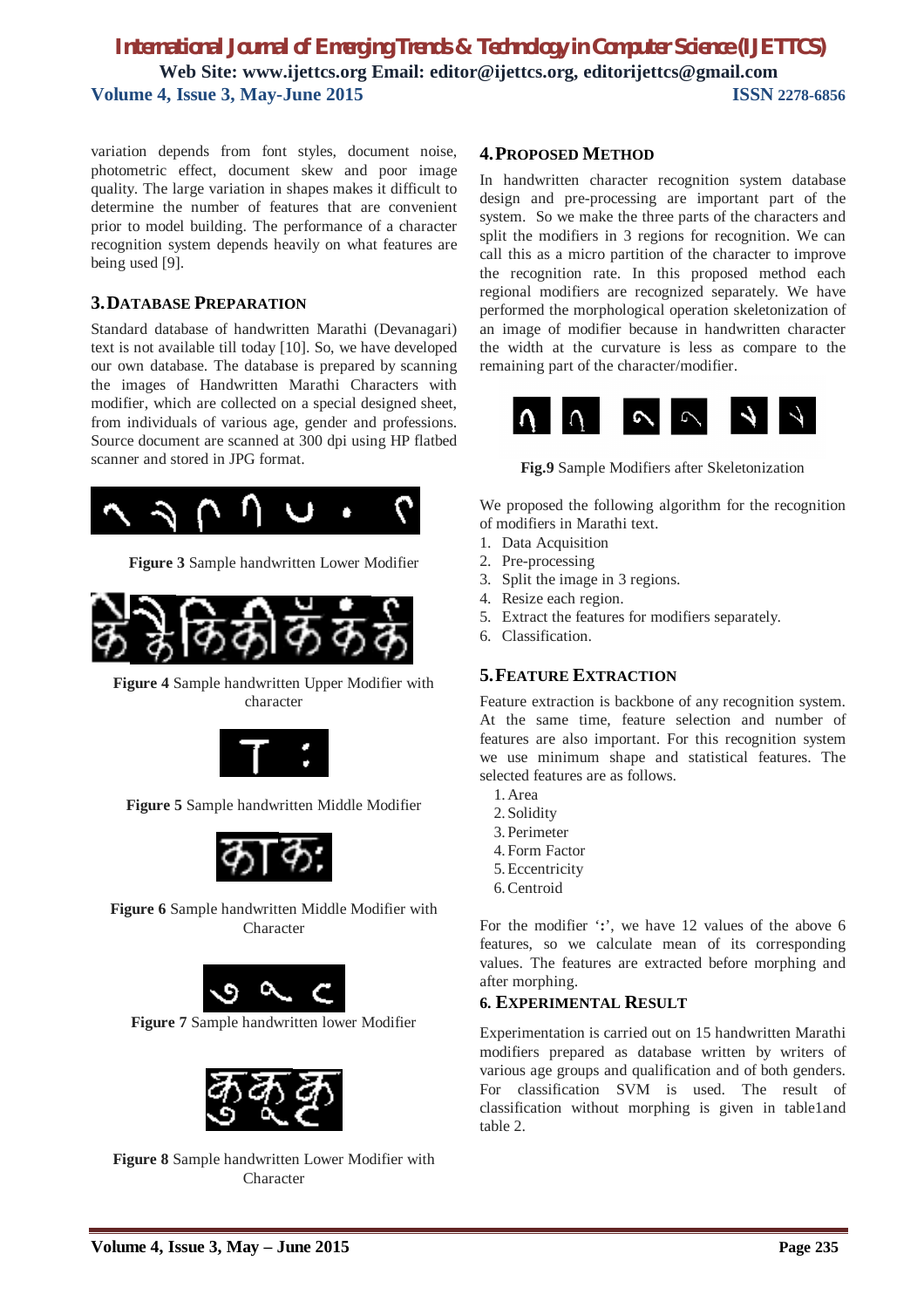| Char                            | mu1 | mu2       | mu<br>3               | mu<br>4 | mu<br>5 | mu<br>6 | mu7  |
|---------------------------------|-----|-----------|-----------------------|---------|---------|---------|------|
| Accuracy<br>%age                | 100 | 66.6<br>6 | 50                    | 100     | 100     | 100     | 50   |
| Accuracy %age<br>after Morphing | 100 | 33.3<br>3 | 66.<br>$\overline{7}$ | 100     | 100     | 100     | 66.6 |

**Table 1.** Accuracy for upper modifier

**Table 2.** Accuracy for middle & lower modifier and average.

| Char                                      | mm1 | mm <sub>2</sub> | ml1  | ml2 | ml3 | $\begin{array}{c}\n\text{Avg} \\ \text{Accuracy}\n\end{array}$ |
|-------------------------------------------|-----|-----------------|------|-----|-----|----------------------------------------------------------------|
| %age of $\mathrm{O/p}$ Classify Correctly | 100 | 100             | 100  | 100 | 100 | 88.88                                                          |
| %age of O/p after Morphing                | 100 | 100             | 66.7 | 100 | 75  | 84.02                                                          |



accuracy

Average recognition of modifiers in handwritten Marathi text is 88.88 with only 6 features.

## **7. CONCLUSION AND FUTURE SCOPE**

This paper proposes an algorithm of recognition of modifiers in handwritten Marathi text with only 6

features. The recognition rate of only  $mu2$  and  $mu7$ 

is more after morphing, but the average recognition rate is less than the modifiers without morphing. The recognition rate is compatible. This can be increase by selecting more number and appropriate features for modifier.

#### **REFERENCES**

- [1]. Mingqiang Yang, Kidiyo Kpalma, Jo seph Ronsin, "A Survey of Shape Feature Extraction Techniques", Pattern Recognition, IN-TECH, pp.43-90, 2008.
- [2]. A. Srinagesh, K.Aravinda, G.P.Saradhi Varma, A.Govardhan, M. SreeLatha, "A Modified Shape Feature Extraction Technique For Image Retrieval", International Journal of Emerging Science and Engineering (IJESE), Vol.1, Issue-8, June 2013.
- [3]. Dr.H.B.Kekre, P Mukherjee and S Wadhwa, "Image Retrieval with Shape Features Extracted using Gradient Operators and Slope Magnitude Technique with BTC", International Journal of Computer Applications,Vol.6, No.8, September 2010.
- [4]. Sven Loncaric, "A Survey of Shape Analysis Techniques", Pattern Recognition, Vol. 31, No. 8, pp. 983-1001, Elsevier Science 1998.
- [5]. Akihito Kitadai, Masaki Nakagawa, Hajime Baba, Akihiro Watanabe, "Similarity Evaluation and Shape Feature Extraction for Character Pattern Retrieval to Support Reading Historical Documents", Document Analysis Systems (DAS), 10th IAPR. International Workshop on Pattern Recognition-IEEE 2012.
- [6]. P.E.Ajmire and S E Warkhede "Handwritten Marathi Character (Vowel) Recognition" Advances in information mining, Vol. 2, 2010.
- [7]. Arora S., Bhattacharjee D., Nasipuri M., Basu D., and Kundu M., "Recognition of non-compound handwritten Devanagari characters using a combination of MLP and minimum edit distance", International journal of computer science and security, Vol 04, No. 01, pp. 107-120, 2010.
- [8]. Arora S., Bhattacharjee D., Nasipuri M., Basu D., and Kundu M., "Combining multiple feature extraction techniques for handwritten Devanagari character recognition", IEEE, Third International conference on Industrial and information systems, pp. 1-6, 2008.
- [9]. P E Ajmire, R V Dharaskar, V M Thakare and S E Warkhede "Structural Features for Character Recognition System-A Review", International Journal of Advanced Research in Computer Science, Volume 3, No. 3, pp.766-768, May-June 2012.
- [10].Sk Md Obaidullah, Anamika Mondal, Nibaran Das, and Kaushik Roy, "Script Identification from

**Volume 4, Issue 3, May – June 2015 Page 236**